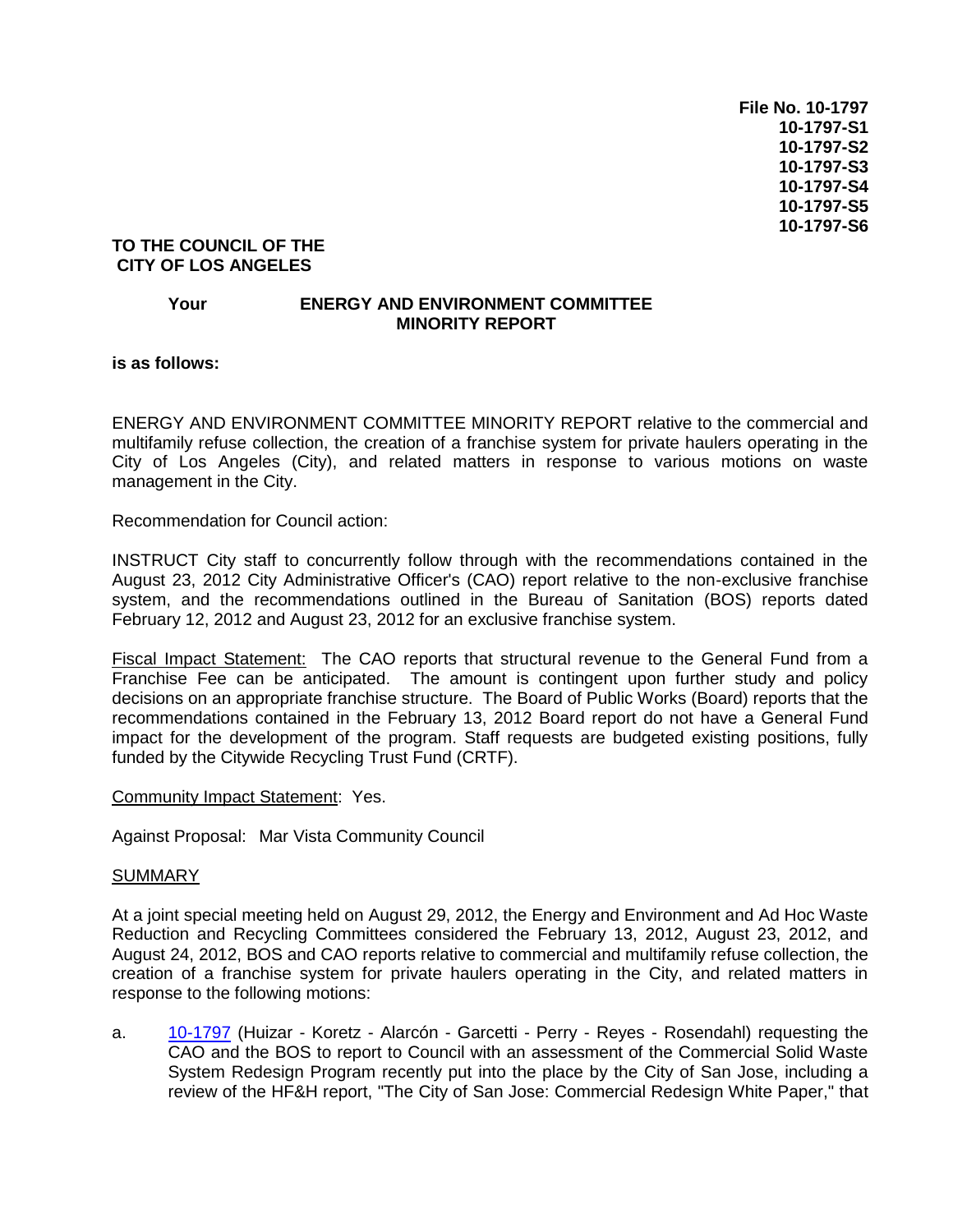led to that system, and explore whether including the commercial sector in the proposed multifamily franchise would help the City reach its Zero Waste, environmental and financial goals more expediently and efficiently.

- b. [10-1797-S1](http://cityclerk.lacity.org/lacityclerkconnect/index.cfm?fa=ccfi.viewrecord&cfnumber=10-1797-S1) (Alarcón Koretz) instructing the BOS to include in its report to Council the proposed new system for commercial and multifamily property waste, to have a requirement that future LA City commercial and multifamily waste franchisees take the City's "non-source separated" commercial and multifamily waste only to certified processing facilities and that said facilities be certified by the Board of Public Works to ensure maximum diversion in service pursuant to AB 939 and AB 341 requirements.
- c. [10-1797-S2](http://cityclerk.lacity.org/lacityclerkconnect/index.cfm?fa=ccfi.viewrecord&cfnumber=10-1797-S2) (Alarcón Koretz Huizar) instructing the BOS to seek input from the film industry and include in its report to Council specific directions in the Request for Proposals (RFP) or Bids to respond to the needs of studios, including such factors as quality of service, timeliness, and responsiveness to the specific demands of the studios' work and the exemption of temporary filming locations from the Proposal, due to the temporary nature of the work site.
- d. [10-1797-S3](http://cityclerk.lacity.org/lacityclerkconnect/index.cfm?fa=ccfi.viewrecord&cfnumber=10-1797-S3) (Alarcón Huizar) instructing the BOS to seek input from the hospitals and the hospital industry and include in its report to Council specific directions in the RFP or Bids to respond to the needs of hospitals, including such factors as quality of service, timeliness, and responsiveness to the specific waste demands of the hospitals.
- e. [10-1797-S4](http://cityclerk.lacity.org/lacityclerkconnect/index.cfm?fa=ccfi.viewrecord&cfnumber=10-1797-S4) (Alarcón Krekorian Koretz) instructing the BOS to include in its report to Council on the proposed new system for commercial and multi-family property waste, a proposal to designate a certain number of the City's proposed exclusive zones as "small enterprise" zones, designed and targeted to provide competitive opportunities for small hauling companies and also include in said report a proposal to assist and facilitate small companies, selected for the "small enterprise" zones, in securing loans or other capital assistance to facilitate and make realistic their participation in the exclusive franchise system with the assistance coming at no financial cost to the City.
- f. [10-1797-S5](http://cityclerk.lacity.org/lacityclerkconnect/index.cfm?fa=ccfi.viewrecord&cfnumber=10-1797-S5) (Koretz Alarcón) recommending that Council support the completion of the BOS's report on implementing an exclusive franchise Commercial and Multifamily Waste Program.
- g. [10-1797-S6](http://cityclerk.lacity.org/lacityclerkconnect/index.cfm?fa=ccfi.viewrecord&cfnumber=10-1797-S6) (Alarcón Krekorian Koretz) instructing the BOS to include in its report to Council on the proposed new system for commercial and multifamily waste program incentives and similar programs to businesses that meet or exceed the goals or the proposed program.

On February 13, 2012 the Board unanimously recommended that the City Council authorize the BOS to move forward with the implementation of an Exclusive Franchise system for both commercial and multi-family solid waste hauling. The report contains a recommendation for the Council to authorize the BOS to start the development of a draft RFP and Ordinance and allow the BOS to begin the CEQA and environmental review process. A key recommendation contained in the BOS report was to report back with a detailed Franchise Implementation Plan that includes the timeline, proposed franchise area boundaries, staffing and funding requirements, and service standards. In order to develop key program components, a threshold policy question was discussed as to how the waste hauling system should be structured. The Board, through the BOS, recommended that the City implement an Exclusive Franchise system.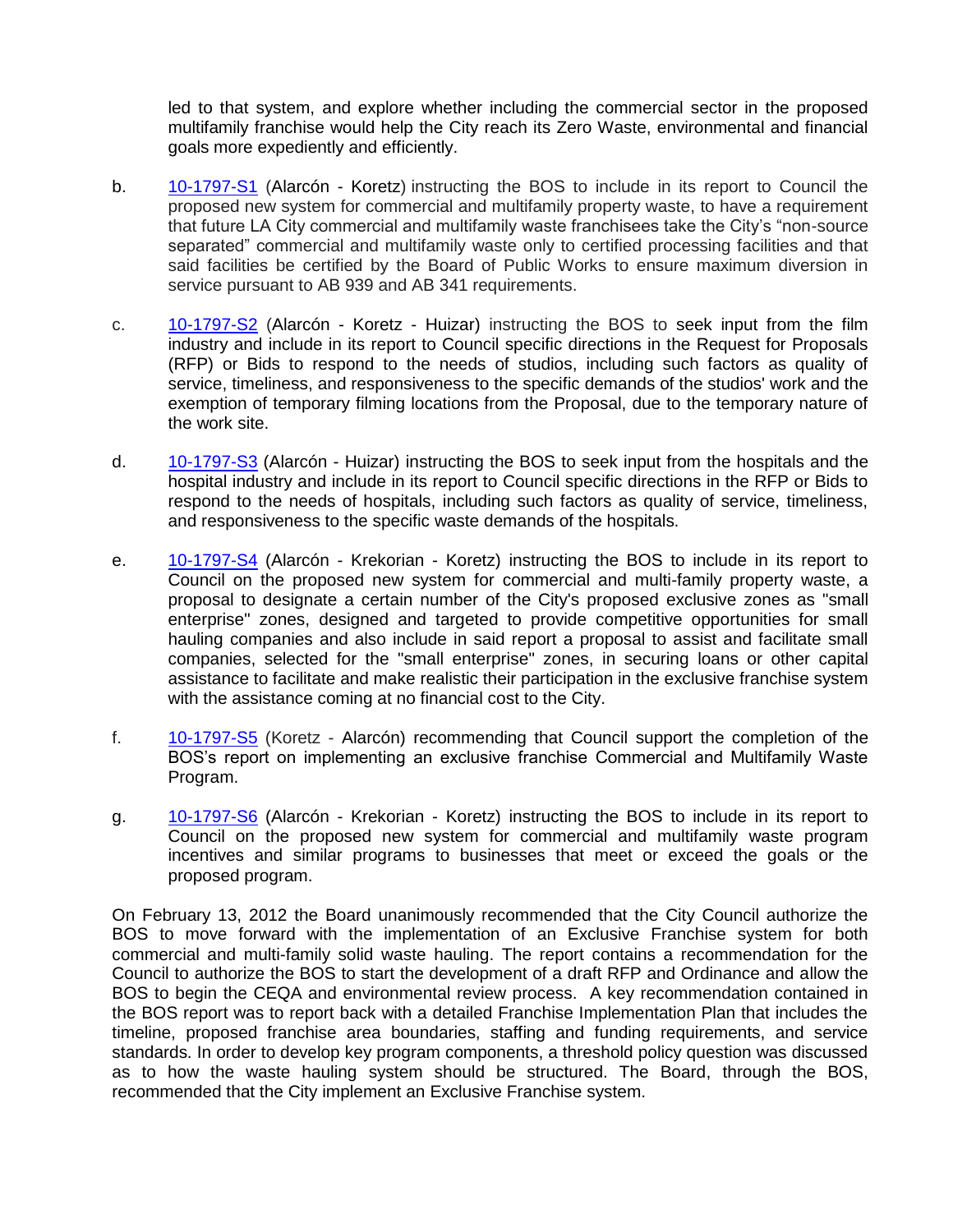This recommendation and subsequent analysis and reports were discussed in a joint hearing of the Energy and Environment Committee and the Ad Hoc Committee on Waste Reduction and Recycling, on August 29, 2012.

According to the Board president, an Exclusive Franchise system will maximize waste diversion to reach the Zero Waste goal by 2025, require clean fuel vehicles, and minimize the impact of private waste collection trucks by maximizing routing efficiencies. Customer accounts will be concentrated in a defined geographic area to create a more efficient routing system, reduce truck emissions and reduce the impact of the trucks on City streets. It was mentioned that one garbage truck exerts as much stress on City streets as 9,343 SUV's and that reducing truck traffic will reduce further degradation of City streets. It was further added that an Exclusive Franchise system will also promote safe working conditions for employees handling solid waste. Under the Exclusive Franchise agreements, facilities, such as those for composting, could be handled by subcontractors which would be subject to the City's living wage and workplace safety policies, and would also be subject to inspection to ensure compliance and accountability.

The BOS commissioned HF&H, a consulting firm that specializes in the areas of recycling and solid waste management services, to study the cost of providing waste collection services under an exclusive franchise, a non-exclusive franchise, and a permit-based system and to analyze rates as a result of transitioning to a franchise system. The Bureau also instructed HF&H to identify the range of fees charged by other local municipalities and to describe how "rate caps" have been used by other municipalities. That report found that customer rates in the City cannot be directly or readily compared to rates in other municipalities, whether they operate under an exclusive, nonexclusive or permit-based system. The study also found that "city (franchise) fees", typically a percentage of gross receipts, charged to waste haulers by local municipalities range from 2% to 35%.

The HF&F study showed that the median cost for commercial services is similar under both nonexclusive and exclusive systems. The Board representative further stated that customer rates are significantly influenced by policy decisions, diversion goals, levels of service, length of contract term and franchise fee percentages, and that those things are the drivers of rate increases, not the structure of the system.

Representative from the HF&H consulting firm gave a PowerPoint presentation to give an overview of their findings. Within the context of the HF&F report, a committee member brought up the fact that no other city has the same geographic size as the City of Los Angeles. Even with the proposal for multiple zones within the City, zones may still be significantly larger.

The Board president stated that there are a total of 740 permitted waste haulers in the City, 600 of which specifically deal with construction and demolition, which translates to 81% of the market that will be excluded under the BOS proposal. Seventy-two of the remaining haulers collect less than a hundred of the 1,000 tons per year, which means that they don't need to report their gross receipts. That leaves about 68 that collect more than 1,000 tons per year who need to report their gross receipts, per AB939. Other than new waste haulers seeking an Exclusive Franchise, only 68 haulers would be potentially affected in the BOS proposal.

AB818 and AB341required CALRecyle to report to the State of California (State) Legislature by 2014 on a development of a plan to bring the entire State's diversion to a 75% diversion rate by 2020. By all standards within the context of the State, the City has a very aggressive diversion program with the City's current diversion rate at 72%.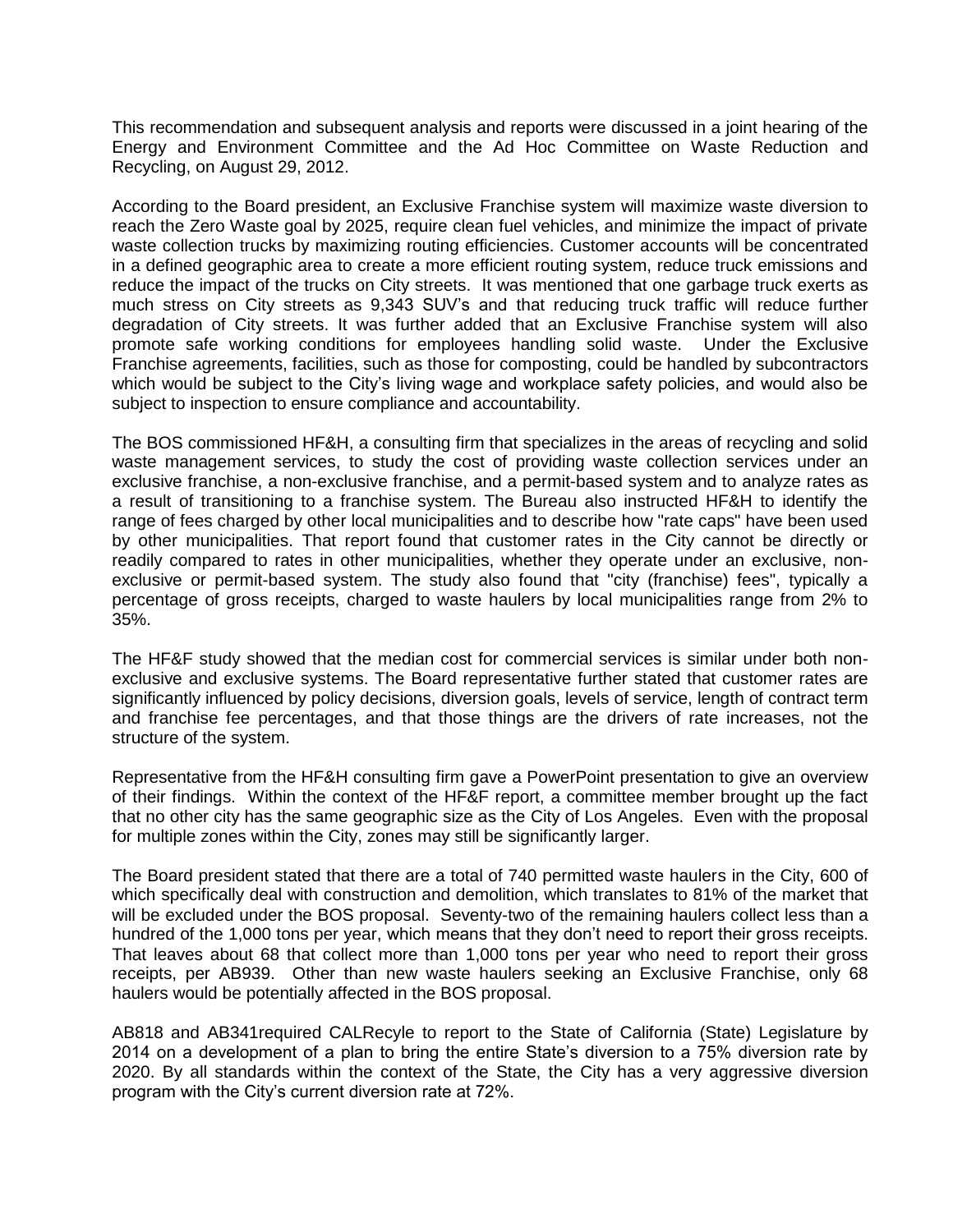The Board president stated that in an Exclusive system the City will be in a position to negotiate and mandate far greater and more aggressive diversion rates than in a non-exclusive system.

The CAO then presented its report, which recommends a non-exclusive system. The CAO reported that in a non-exclusive system the City Council can adopt measurable standards similar to those available in an exclusive system. Once the City establishes standards, the various haulers are expected to meet those standards. The City then needs to regulate and ensure that those standards are being met as opposed to building an infrastructure internally that not only regulates those standards but also becomes the point of contact for the various businesses and apartment buildings to ensure that quality of service is provided. For comparison purposes, the city of Sacramento mirrors the City in terms of having the City run the sanitation system for multi-family and having a non-exclusive system for businesses; Sacramento has been successful in reaching a diversion rate of 70%, so there should be some consideration of how Sacramento's system works,

As it relates to rates the CAO agrees with the study made by HF&H, and since there are no other jurisdictions similar to the size of the City, the CAO stated that it would be difficult to ultimately determine what the impact would be on rates.

Customer service concerns were discussed. The CAO and the representative from the BOS discussed service scenarios such as a business owner requesting an extra pick-up and options available to the business owner should a hauler deny the request. Under an exclusive system, the business owner would not be in a position to cancel the contract and would end up asking the City for a remedy.

The representative from the BOS stated a service guarantee would be included in an exclusive system. The BOS believes that a hauler has a responsibility to respond to the customer. He went on to say that it will not be difficult to add a system to address quality issues as part of the requirement in the franchise agreement. A committee member suggested having a very robust customer guarantee system in place as part of any RFP to alleviate the lack of competitive forces to ensure quality of service under an exclusive system.

A committee member cautioned everyone in making an analogy between residential and business trash hauling. It was stated that any anomaly with business trash hauling might affect a business's bottom line and its ability to keep their doors open for business, and that such an exclusive system might lead to loss of jobs. Another member suggested having a very robust customer guarantee system to be in place as part of any RFP to alleviate the lack of competitive forces to ensure quality of service under an exclusive system.

After the representatives from the Board, CAO, HF&F, BOS, and City Attorney gave extensive background information on the matter and responded to related questions from the Committee members, an opportunity for public comment was held. After a thorough discussion of the matter, both Committees moved to approve recommendations contained in the February 13, 2012 and August 23, 2012 BOS reports, as amended by Councilmember recommendations and as is reflected in this report.

The Councilmember from Council District Six, stated that he is not ready to go forward with only an exclusive system or only a non-exclusive system. He is not ready to rule out either one of the processes and sought to instruct staff to go forward with both processes. The Councilmember from Council District Six requested to move forward instructing staff to follow through with the